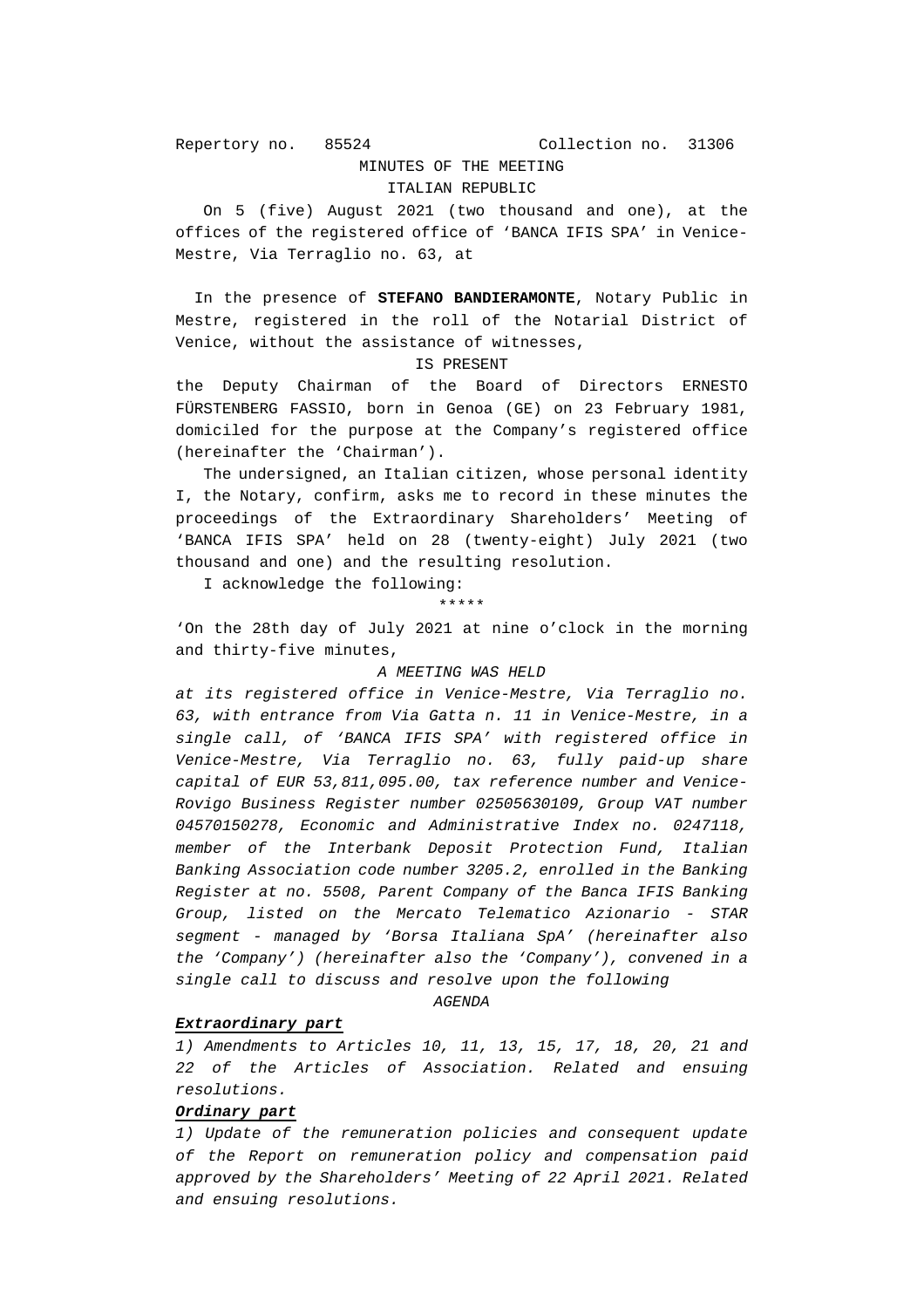*2) Compensation plan based on financial instruments for specific corporate figures described in the information document prepared pursuant to Article 114-bis of Italian Legislative Decree No. 58 of 24 February 1998 and* subsequent amendments and its implementing rules. *Related and ensuing resolutions.* 

*3) Authorisation to purchase and dispose of treasury shares pursuant to articles 2357 and 2357-ter of the Italian Civil Code, Article 132 of Italian Legislative Decree no. 58 of 24 February and subsequent amendments and additions and Article 144-bis of the Consob Regulation adopted by resolution no. 11971 of 14 May 1999 and subsequent amendments. Related and ensuing resolutions.* 

 *The Deputy Chairman of the Board of Directors ERNESTO FÜRSTENBERG FASSIO,after extending a cordial welcome to all those present, also on behalf of the Chairman of the Board of Directors (who spoke during the meeting and is hereinafter referred to as the 'Chairman of the Board of Directors'), the Board of Directors, the Board of Statutory Auditors and the company's staff, asked me, the notary public, without anyone objecting, to take the minutes of the meeting and thus draw up the extraordinary minutes and act as secretary for the ordinary minutes (which are then the subject of separate minutes). Therefore I, the notary public, acknowledge that the meeting (hereinafter also referred to as the 'Meeting') was held in my presence as follows:* 

### *CHAIRMANSHIP OF THE SHAREHOLDERS' MEETING*

 *The Vice Chairman of the Board of Directors* ERNESTO FÜRSTENBERG FASSIO *took the chair of the meeting in accordance with the meeting regulations and the articles of association.*

 *The preliminary formalities necessary to ascertain that the meeting had been duly convened and that the quorum for constituting the meeting and passing resolutions had been verified were read out in advance and it was verified:* 

*- that, to minimise the risks associated with the current health emergency, the Company had decided to avail itself of the option provided for in Art. 106 of (It.) Italian Legislative Decree no. 18 of 17 March 2020 18, on 'Measures to strengthen the National Health Service and provide economic support for families, workers and businesses in connection with the COVID-19 emergency' (converted with amendments by Law no. 27/2020), as last amended by Art. 3 of (It.) Italian Legislative Decree no. 183 of 31 March 2020 (converted with amendments by Law no. 21/2021) (the 'Decree'), to provide that attendance at the Shareholders' Meeting and the exercise of voting rights by shareholders shall take place exclusively through the representative designated pursuant to Article 135 undecies of Italian Legislative Decree no. 58/1998 (as subsequently amended, the 'Consolidated Law on Finance'), to*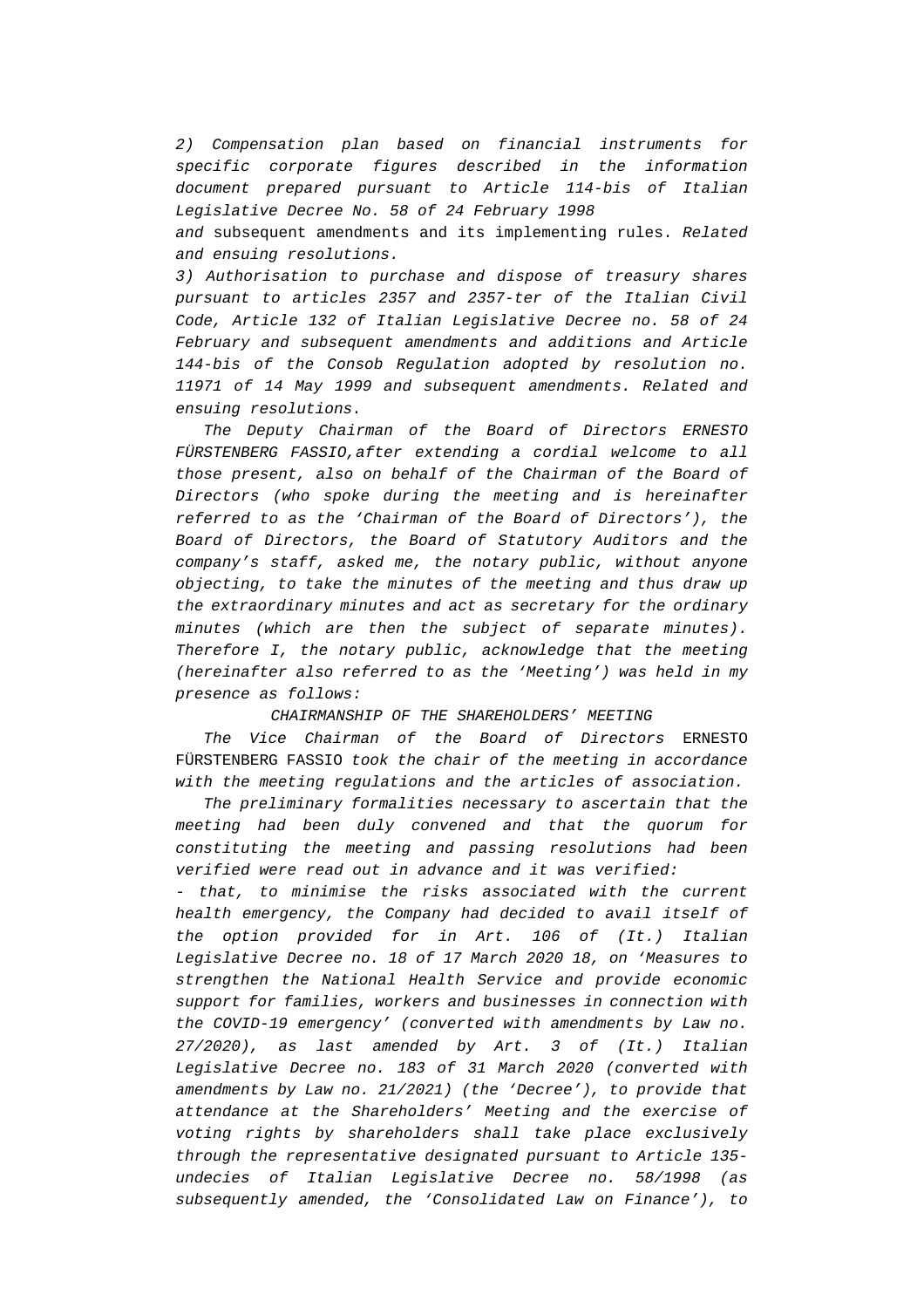*which proxies or sub-proxies may also be conferred pursuant to Article 135-novies of the Consolidated Law on Finance, with shareholders being precluded from accessing the venue of the meeting;* 

*- that the Company had therefore decided that the meeting would be held with the participation of the entitled persons, also (or exclusively) through the use of remote connection systems that allow their identification, in the manner communicated to them individually, in compliance with the current and applicable provisions;* 

*- that, in any case, all the provisions concerning the containment of the spread of COVID 19, as set out in the current legislative decrees and decrees of the President of the Council of Ministers and the current order of the President of Veneto Region, have been complied with during the Shareholders' Meeting;* 

*- that the proceedings of the Shareholders' Meeting are recorded solely to facilitate the drafting of the minutes and that the recordings, once the minutes have been finalised, would be deleted; it is specified that the processing of personal data is carried out in compliance with current legislation (Regulation (EU) no. 2016/679), it being understood that, as provided for in Article 6 of the General Meeting Regulations, no other recording instruments of any kind, photographic equipment and similar devices or mobile phones may be brought into the venue where the meeting is held without specific authorisation from the Chairman;* 

*- that the Shareholders' Meeting had been duly convened, by means of a notice made available to the public at 'Borsa Italiana SpA' and on the authorised storage mechanism www.emarketstorage.com as well as on the Company's website on 28 June 2021 and published in abstract form on 29 June 2021 in the daily newspaper 'Italia Oggi', in a single call for 28 July 2021 at 9.30am at the registered office (with entrance from Via Gatta no. 11, Venice-Mestre);* 

*- that the notice convening the meeting set out the Shareholders' right, through the conditions set out, to request additions to the agenda and to present new draft resolutions pursuant to Article 126-bis of the Consolidated Law on Finance and that this right has not been exercised by any shareholder; - that the Company had chosen for this Shareholders' Meeting the Società per Amministrazioni Fiduciarie 'SPAFID' SpA - with registered office in Via Filodrammatici 10, 20121 Milan ('Spafid') - as the shareholders' representative designated by the Company, pursuant to Art. 135-undecies of the Consolidated Law on Finance (the 'Designated Representative'), to whom shareholders were entitled to grant proxy pursuant to Art. 135 undecies of the Consolidated Law on Finance, without charge (except for any postage costs), and proxies or sub-proxies*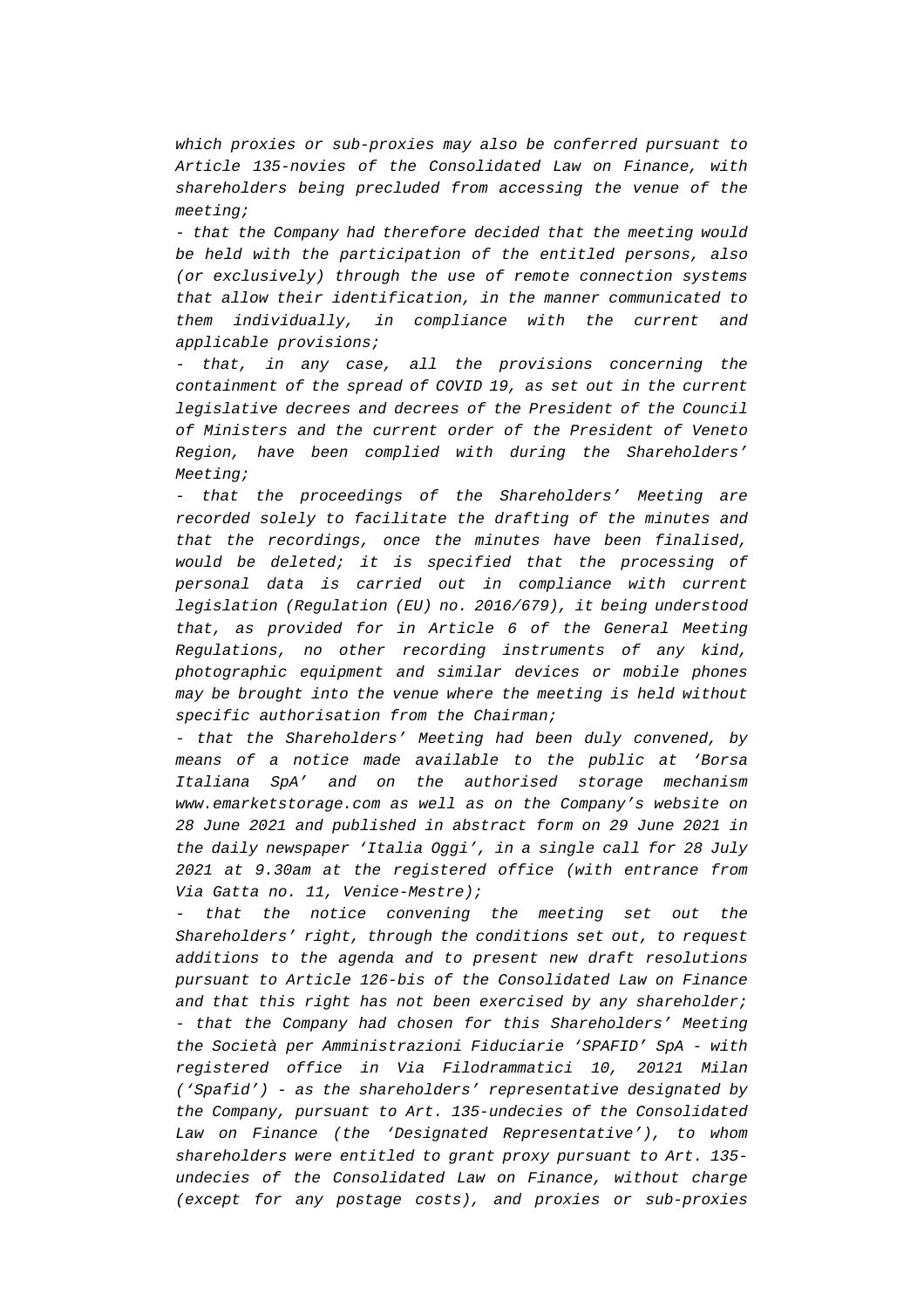*pursuant to Article 135-novies of the Consolidated Law on Finance. The Appointed Representative stated that he had received 236 (two hundred and thirty-six) proxies to represent the shareholders, whose names - together with the respective number of shares - are shown in the documentation attached to these minutes under letter 'A';* 

*- that the Appointed Representative, who took the floor in the person of Marveggio Michele, born in Sondrio on 22 April 1976, through the use of remote connection systems, in compliance with current and applicable provisions, stated that he has no personal interest or on behalf of third parties in the proposed resolutions on the agenda;* 

*- that, given how this meeting was conducted, no questions were expected to be asked on the day, and in any case, no questions had been duly submitted and received before the meeting, by shareholders within the deadline and under the provisions of the notice of call;* 

*- that it is acknowledged that no applications were received pursuant to Art. 127-ter of the Consolidated Law on Finance by the deadline (19 July 2021);* 

*- that records and documents were filed, the notices required by law were issued, and market disclosure obligations were fulfilled;* 

*- that the current paid-up share capital is EUR 53,811,095.00, represented by 53,811,095 ordinary registered shares of Euro 1 each;* 

*- that to obtain the admission ticket for the Shareholders' Meeting, the following were produced pursuant to Art. 9 of the Articles of Association, the communications from intermediaries relating to the shares;* 

*- that, in accordance with the provisions in force on the protection of personal data, the data of the participants in the Shareholders' Meeting were collected and processed by the Company exclusively to carry out the mandatory Shareholders' Meeting and corporate obligations and, in any case, in such a way as to ensure their security and confidentiality;* 

*- that at 9:43am there were present the shareholders indicated in the document attached hereto sub. 'A' and that therefore a total of no. 35.459,516 (thirty-five million, four hundred and fifty-nine thousand, five hundred and sixteen) ordinary shares with voting rights out of an aggregate total of no. 53.811,095 (fifty-three million eight hundred and eleven thousand nine hundred and ninety-five) ordinary shares constituting the share capital, shares equal to 65.896% (sixty-five point eight hundred and ninety-six per cent) of the share capital;* 

*- that in any case during the Shareholders' Meeting before each vote, updated attendance figures would be communicated;* 

*- that, to this end, for the sake of correct minuting, all persons attending remotely were asked, as far as possible, to*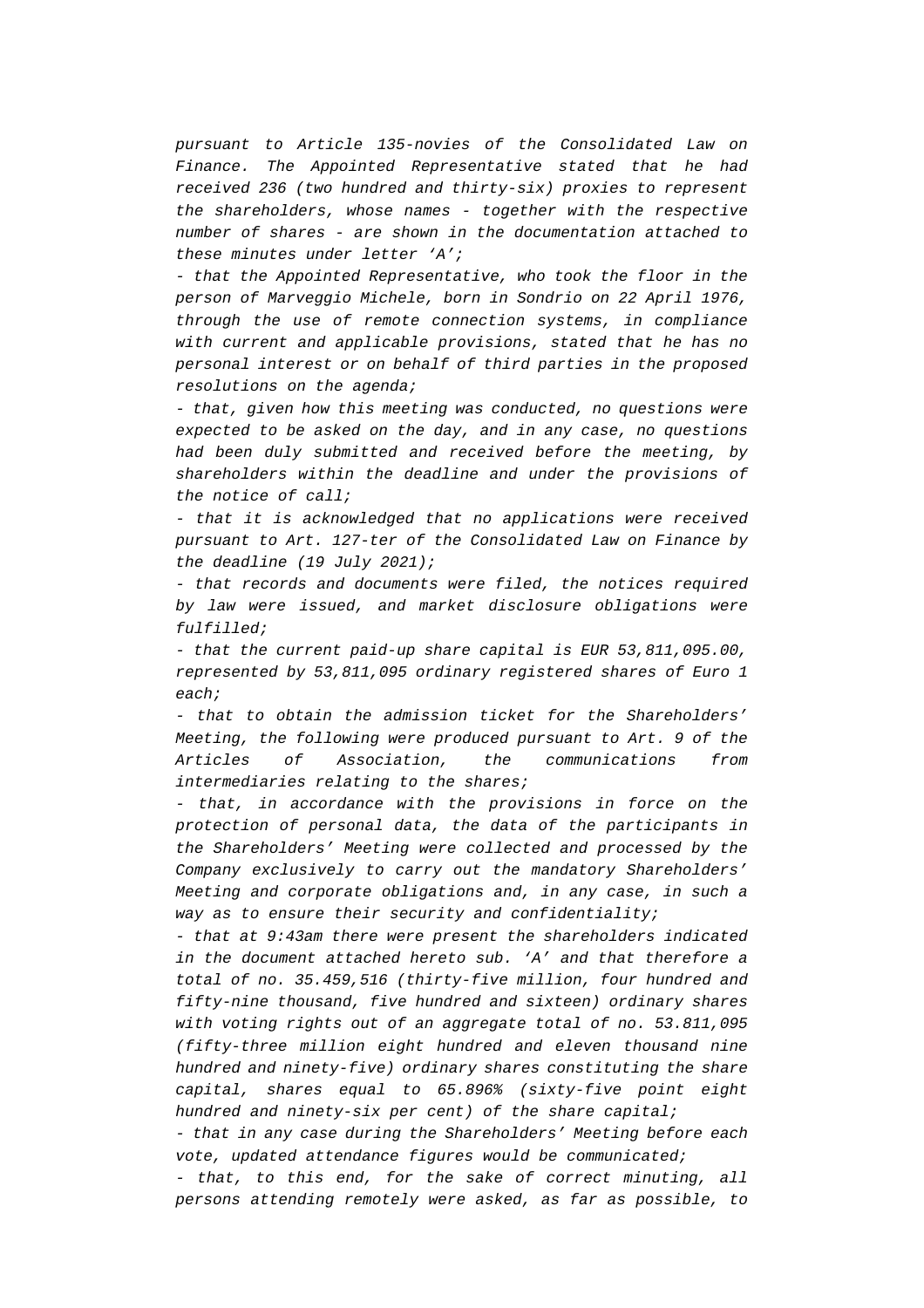*remain connected and therefore not to leave the meeting, inviting those who did disconnect to inform the meeting;* 

*- that, insofar as is necessary, given that there were no shareholders present in the meeting room, and for the sake of correct minuting, all those present in the meeting room were asked, as far as possible, not to leave the room, and that those who did leave the room were asked to report this on their way out;* 

*- that, pursuant to the Shareholders' Meeting regulations and the relevant provisions in force, the entitlement of the shareholders present, exclusively through the Appointed Representative, to attend and vote at the Shareholders' Meeting had been ascertained;* 

*- that as of today, according to the results of the Shareholders Book, supplemented by the communications received pursuant to Art. 120 of the Italian Consolidated Finance Law (Consolidated Law on Finance), and by other information made available, showed that the only shareholder with a shareholding greater than the legal threshold (3%) of the subscribed share capital and represented by shares with voting rights is 'LA SCOGLIERA SpA', holder of 27,174,347 (twenty-seven million one hundred seventy-four thousand three hundred forty-seven) ordinary shares representing 50.50% of the share capital;* 

*– that no agreements were brought to the Company's attention regarding Art. 122 of the Consolidated Law on Finance;* 

*- that as of today the Company holds 339,139 treasury shares (equal to 0.630% of the share capital), the voting rights of which are suspended pursuant to Art. 2357-ter, paragraph 2 of the (It.) Civil Code. Therefore, as of today, there are 53,471,956 votes exercisable at the Shareholders' Meeting. Treasury shares are however computed in capital in order to calculate the shares required for Shareholder Meeting constitution and resolutions;* 

*- that of the Board of Directors, the Chairman FÜRSTENBERG SEBASTIEN EGON (who spoke during the meeting), the Vice Chairman FÜRSTENBERG FASSIO ERNESTO, the Managing Director GEERTMAN FREDERIK HERMAN, the Directors PREVE RICCARDO and COLLEONI BEATRICE were present in the room, while in compliance with current and applicable provisions, the Directors LO GIUDICE LUCA, MALINCONICO ANTONELLA, ARDUINI SIMONA, BILLIO MONICA and REGAZZI MONICA were connected remotely;* 

*- that for the Board of Statutory Auditors, the Chairman BUGNA GIACOMO and the Standing Auditor OLIVETTI FRANCO were present in the meeting room, while in compliance with current and applicable provisions, the Standing Auditor MONTERUMISI MARINELLA was connected remotely;* 

*- that, in accordance with the law, the shareholders were provided at the registered office and on the website www.bancaifis.it under the section 'Corporate Governance /*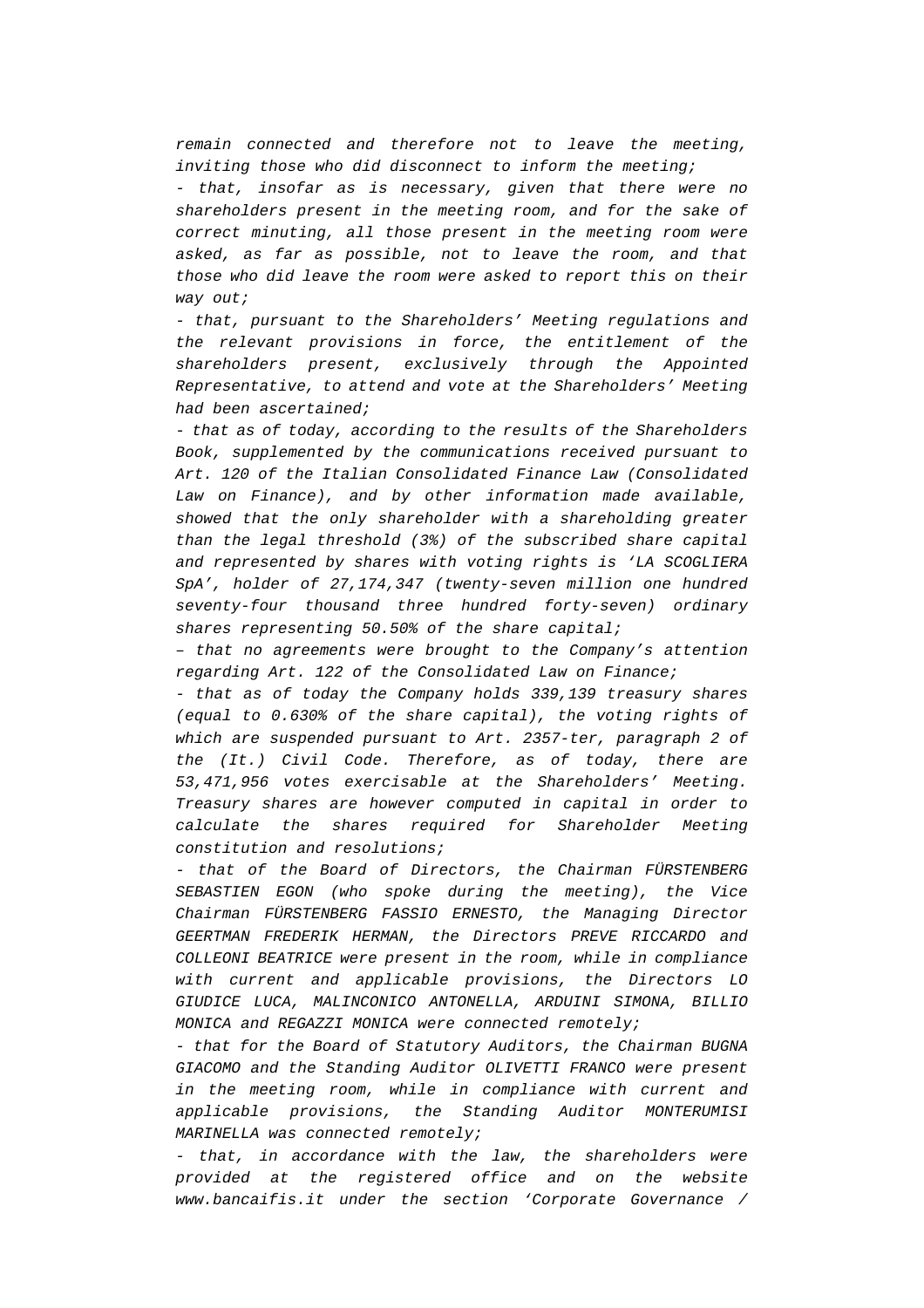*Shareholders' Meeting' with the documents and information referred to in Art. 125-quater of the Consolidated Law on Finance;* 

*- that, under the law, the documentation relating to the proposals concerning the items on the agenda pursuant to Art. 125-ter of the Consolidated Law on Finance of this Shareholders' Meeting was made available to the public within the terms of the law at the Company's registered office and at the authorised storage mechanism eMarket Storage www.emarketstorage.com, as well as on the website www.bancaifis.it under the section 'Corporate Governance / Shareholders' Meeting';* 

*- that, in particular, among the documents made available to the public within the time limits and in the manner prescribed by law as indicated above were:* 

*---- the Explanatory Report of the Board of Directors concerning, in addition to the only item on the agenda of the extraordinary part of this Shareholders' Meeting, also all the items on the agenda of the ordinary part, it being understood that the explanatory report concerning item 1 of the ordinary part of the agenda was in a separate document;* 

*---- the Addendum to the report on the remuneration policy and compensation paid (2021) of Banca Ifis SpA approved by the Board of Directors on 24 June 2021 (relating to the ordinary part);* 

*---- the Information Document relating to the long-term incentive plan known as the '2021-2023 LTI Plan' pursuant to articles. 114-bis of the Consolidated Law on Finance and 84 bis of the Regulation adopted by Consob with resolution no. 11971/1999 (as subsequently amended) (relating to the ordinary part);* 

*that the shareholders have had the possibility, having the right, to view all deeds deposited in the registered office and have been able to receive a copy;* 

*- that the Director-General, Mr STACCIONE ALBERTO, was present in the room;* 

*- that a number of the Company's employees and contract workers, including external ones, were present in the room for operational reasons, and also to assist the Company in recording the presence of shareholders and the votes;* 

*- that a consultant from the Company was allowed to attend the meeting in the room to assist the Chairman, the CEO and the Secretary;* 

*- that as far as the conduct of the Shareholders' Meeting was concerned, the Shareholders' Meeting's rules of procedure would, in any case, apply in full, insofar as this was compatible with the current meeting procedures used to minimise the risks associated with the current health emergency;* 

*- that the remote connection system used made it possible to*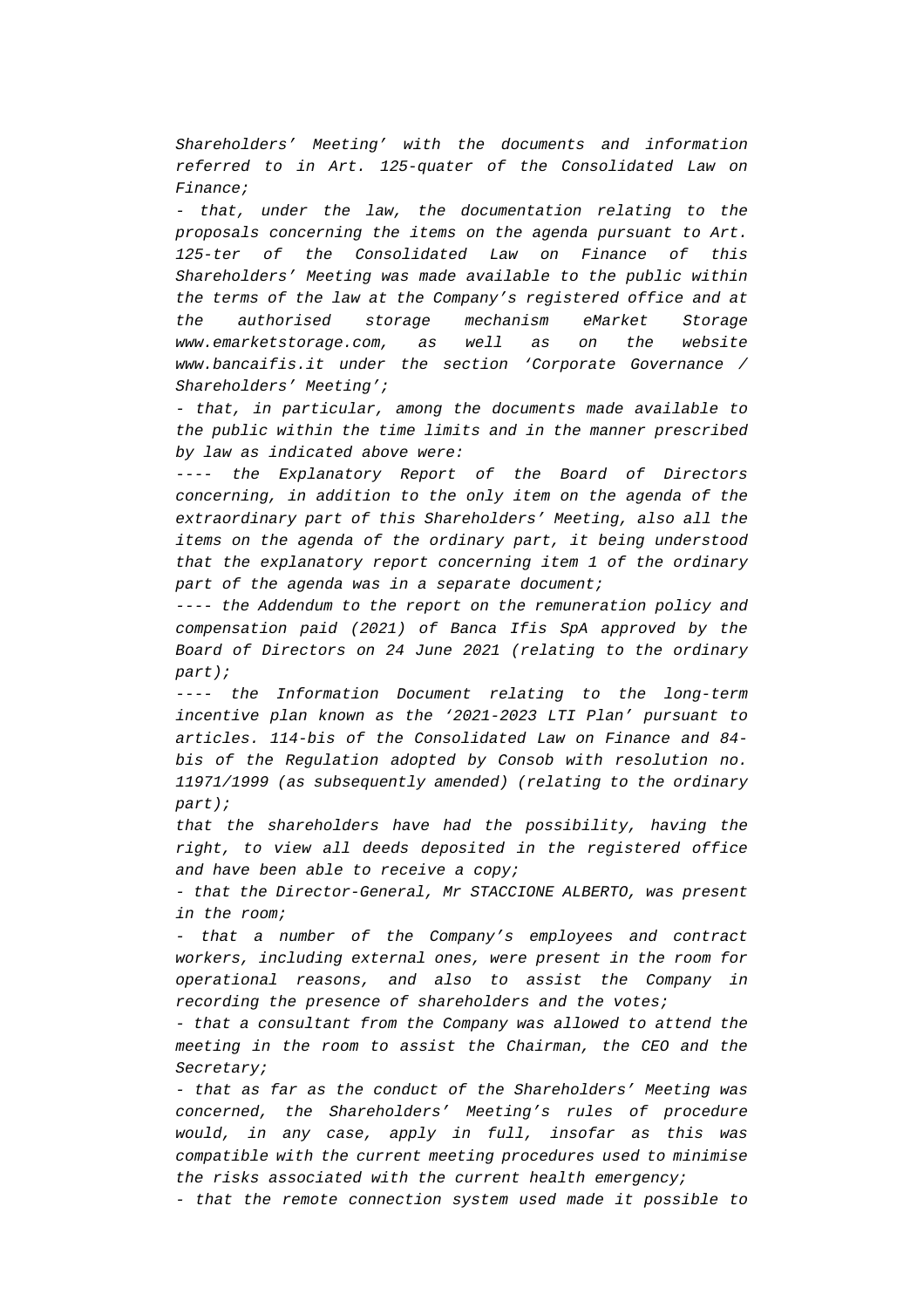*verify the proper constitution of this meeting, the identity and legitimacy of the persons attending, the appropriate conduct of the meeting and the proclamation of the results of voting;* 

*- that the technical methods used for the management of the proceedings and voting carried out during the Shareholders Meeting would be managed in line with the Shareholders Meeting Regulations;* 

*- that votes be carried out by open ballot;* 

*- that the names of those who did not vote, voted against, abstained or gave instructions to the Appointed Representative not to take part in one or more votes are recorded in the annexes to these minutes;* 

*- that, before moving on to the discussion of the agenda items, the Chairman asked the Secretary to request that those present at the vote be informed as of now of any lack of entitlement to vote under the current legislation, which provides that:* 

*-- Anyone who directly or indirectly holds a stake in a company with shares listed on the stock exchange to an extent exceeding the threshold laid down must notify the company and CONSOB in writing;* 

*-- The acquisition of shareholdings in banks which, taking into account those already held, give rise to: a) a shareholding of 10% or more, or to the attainment of or exceeding of the thresholds of 20%, 33% and 50% of the share capital or voting rights; b) the possibility of exercising a significant influence on the management; c) control, regardless of the size of the shareholding, is subject to specific legal and reporting obligations to the Bank of Italy;* 

*-- holders of significant shareholdings in banks must satisfy the integrity requirements set out in applicable legislation and regulations and, if these requirements are not met, voting rights relating to shareholdings that exceed the thresholds of participation established by the regulations may not be exercised.* 

*The Chairman then declared that, based on the information available for admission to the vote, the required checks had been performed and that no one had declared any impediment or lack of entitlement to vote and that, therefore, the Shareholders' Meeting was validly constituted and able to resolve on the items on the agenda. Since the relevant documents were made available to the public well in advance of the meeting, it was proposed, unless otherwise advised by the participants, not to read them out at the meeting. Nobody had any objections in this regard and the report was not read out to the meeting.* 

*Since no one objected to the amendments to the articles of association being dealt with together, the Chairman, with reference to the only extraordinary item on the agenda, stated*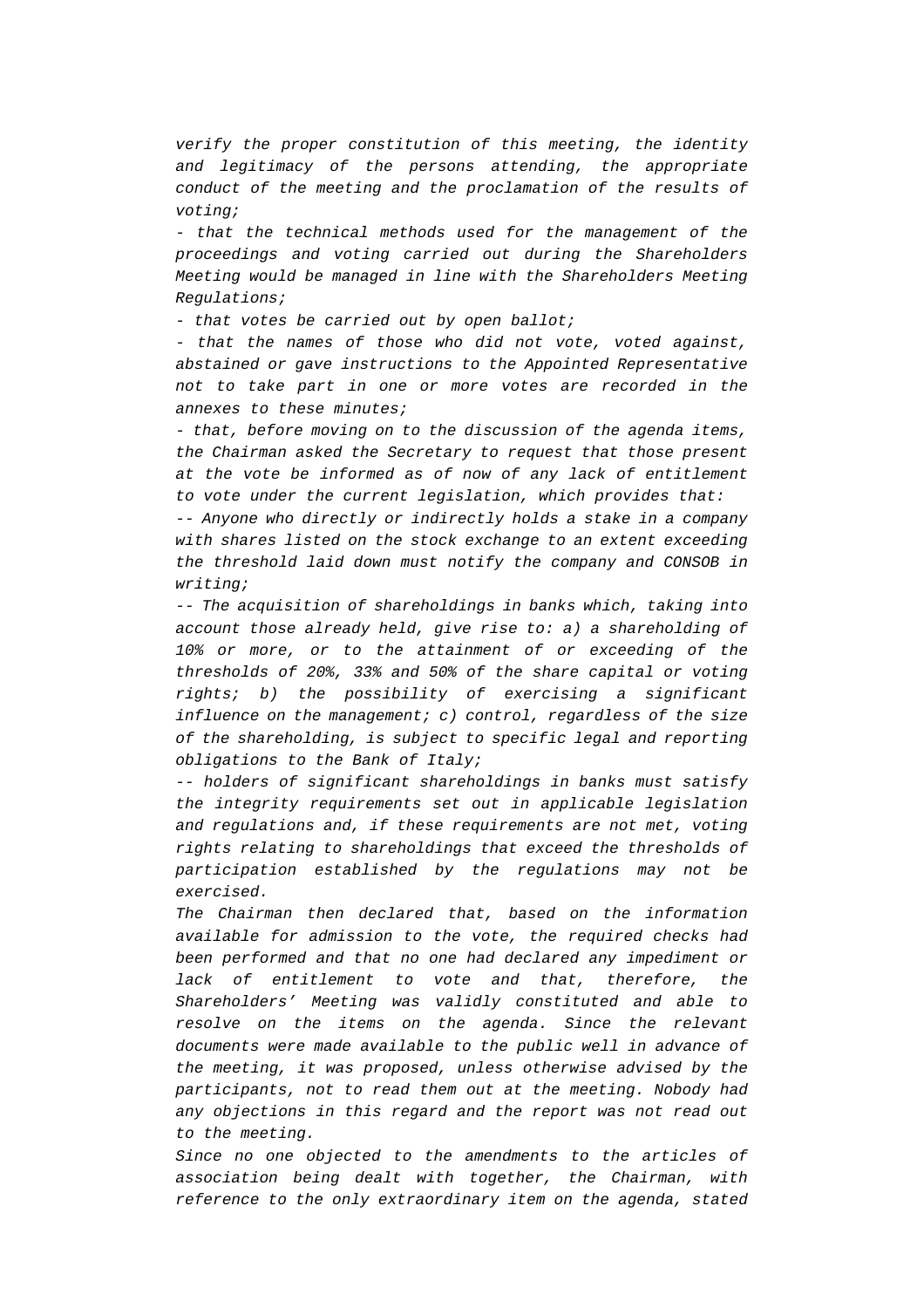*'1) Amendments to Articles 10, 11, 13, 15, 17, 18, 20, 21 and 22 of the Articles of Association. Related and consequent resolutions.'*

*invited the Chief Executive Officer to take the floor.* 

 *CEO Frederik Herman Geertman then took the floor.* 

*SPEECH BY CEO, FREDERIK HERMAN GEERTMAN: "Thank you Mr Chairman. I would like to remind you of the contents of the Board of Directors' reports on the items on the agenda of the Shareholders' Meeting, which had been made available to shareholders, including on the Bank's website.* 

*In particular, I would like to draw your attention to the fact that the amendments to the Articles of Association that the Board has decided to submit to the Shareholders' Meeting for approval concern: (i) the provision, as an alternative to the appointment of the General Manager, of the appointment of one or more Joint General Managers and the consequent determinations that need to be made for the purposes of defining the related operations; (ii) a broad formulation referring to the 'laws and regulations applicable from time to time' on the subject of the requirements and criteria envisaged for the Bank's top management; (iii) the replacement of references to the 'Self-Regulatory Code for Listed Companies' with references to the 'Corporate Governance Code for Listed Companies'. I would like to point out that, in the opinion of the Board of Directors, the proposed amendments do not fall under any of the cases of withdrawal provided for by the applicable provisions of the law and the Articles of Association.* 

*With reference to the possibility of appointing one or more Joint General Managers, this possibility is part of the evolution of Banca Ifis' structure. Having obtained the necessary resolutions from the Board and the Shareholders' Meeting, the Bank will appoint two Joint General Managers: one as CCO (Chief Commercial Officer) and one as COO (Chief Operating Officer). All commercial banking activities and all operational support activities would report to the two respective professionals, while the role of General Manager would be superseded. This will result in a clear allocation of responsibilities and a further rationalised structure. A hierarchical level between the CEO and the Bank's customer will be eliminated. Mr Staccione, currently General Manager, will of course remain with the Bank and will assume the role of Chief Lending Officer, reporting to the CEO. We would like to thank Mr Staccione, who wholeheartedly endorsed this reform. Given the above, I would like to inform you that on 27 July 2021, the Bank of Italy notified Banca Ifis SpA with provision no. 1091263 of 20 July 2021 whereby Banca Ifis was issued the assessment order pursuant to articles. 56 and 61 Consolidated Banking Law in respect of the aforementioned amendments.".*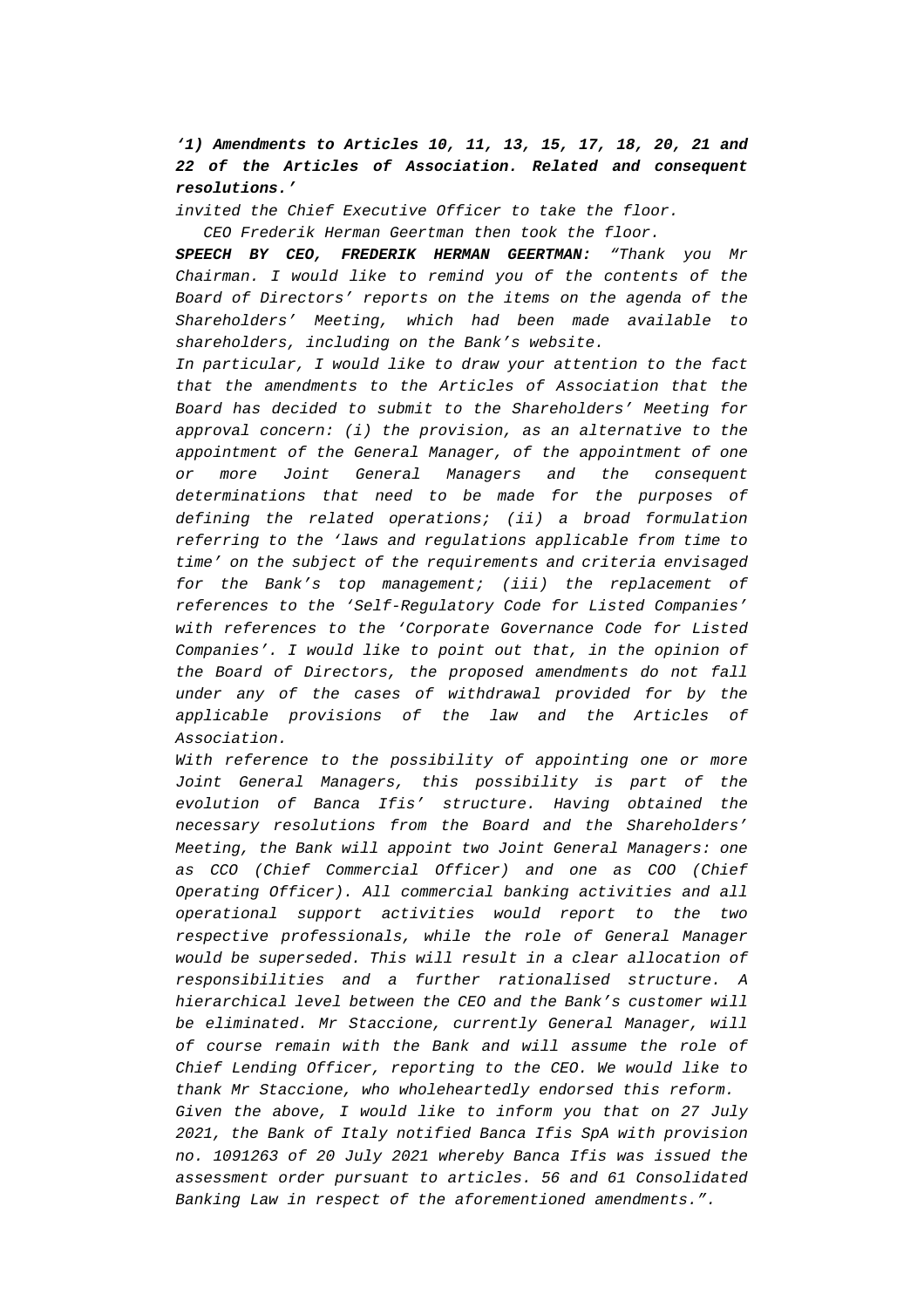### *The Chairman took the floor and thanked the CEO.*

As there were no other speakers, the discussion was declared closed and voting opened on the only item on the agenda in the extraordinary part *1) Amendments to Articles 10, 11, 13, 15, 17, 18, 20, 21 and 22 of the Articles of Association*. *Related and consequent resolutions*, before which the necessary formalities are read out and the appropriate invitations are renewed.

### *Accordingly, it is noted:*

*- that the Appointed Representative informed that there were no changes to the attendance communicated above and resulting from the documentation attached above. Therefore, the following shareholders were present, in the manner indicated above, through the Appointed Representative, representative no. 35.459,516 (thirty-five million, four hundred and fifty-nine thousand, five hundred and sixteen) ordinary shares with voting rights out of an aggregate total of no. 53.811,095 (fifty-three million eight hundred and eleven thousand nine hundred and ninety-five) ordinary shares constituting the share capital and thus shares equal to 65.896% (sixty-five point eight hundred and ninety-six percent) of the share capital;* 

*- that the Chairman repeated his request to those present to declare any lack of entitlement to vote under the law and the Articles of Association is renewed and that the Appointed Representative was asked to state whether any shareholders do not intend to contribute to the formation of the basis for calculating the majority;* 

*- that no one has reported the existence of any grounds preventing or restricting the right to vote.* 

*The following draft resolution was then read out:* 

*'The Shareholders' Meeting of Banca Ifis SpA, having examined the illustrative report of the Board of Directors in point no. 1 of the Extraordinary part of the agenda,* 

#### *resolves*

*(i) to amend Articles 10, 11, 13, 15, 17, 18, 20, 21 and 22 of the Articles of Association, as set out in the 'Proposed Text' in the Board of Directors' report and, accordingly, to adopt the new text of the Articles of Association attached to the same Board of Directors' report;* 

*(ii) to confer a mandate to the Board of Directors to carry out the above resolution, attributing to the Chief Executive Officer and the Head of the Legal and Corporate Affairs, separately, the right to sub-delegate, within the limits of the law, every power and faculty to provide what is necessary for the implementation of the aforementioned resolution, as well as to meet the necessary formalities (including the registration of the resolution in the Register of Companies, so that the adopted resolution obtains the legal approvals), with the right to introduce any amendments, additions or non-*